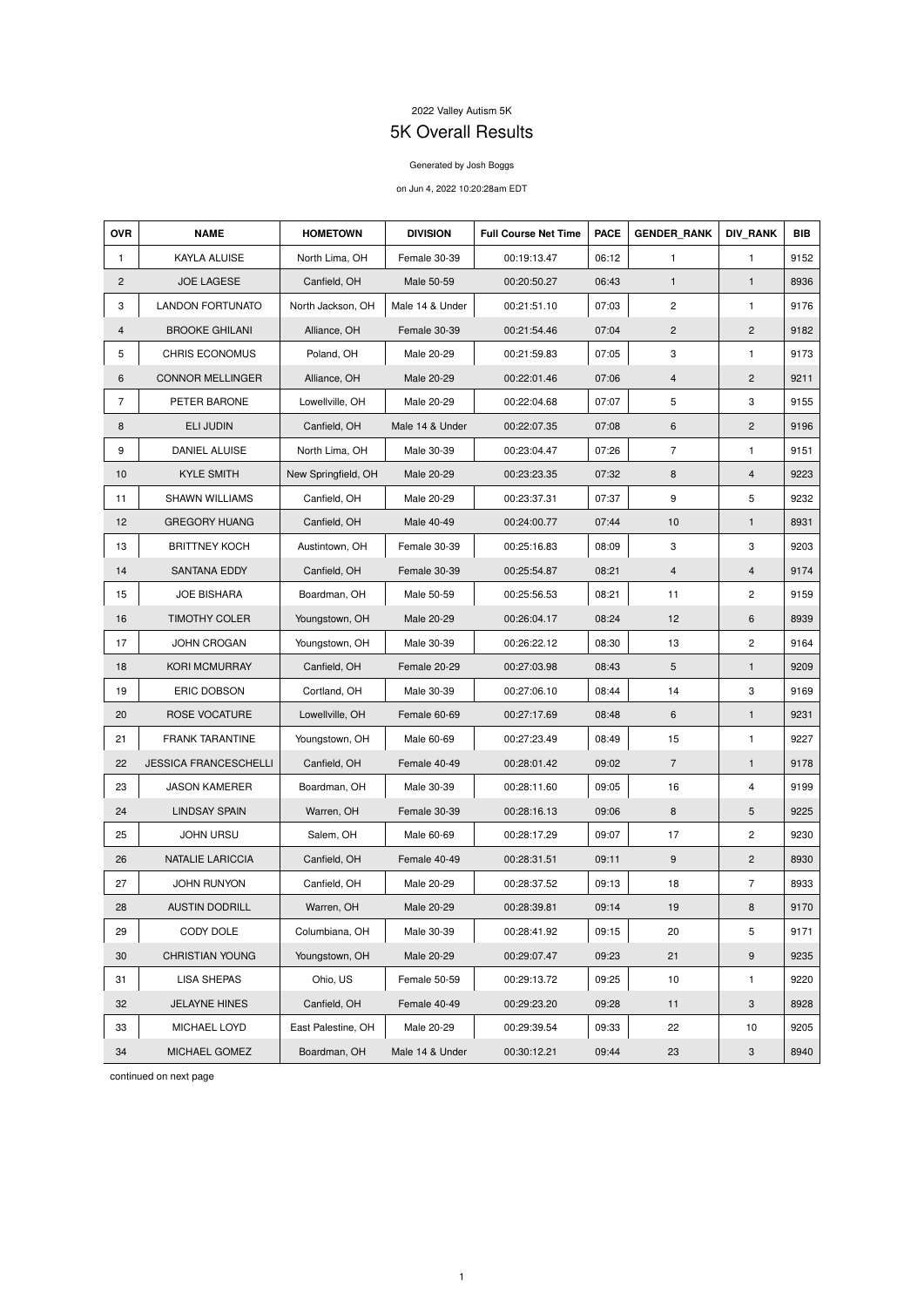continued from previous page

| <b>OVR</b> | <b>NAME</b>               | <b>HOMETOWN</b>   | <b>DIVISION</b> | <b>Full Course Net Time</b> | <b>PACE</b> | <b>GENDER RANK</b> | <b>DIV RANK</b>         | <b>BIB</b> |
|------------|---------------------------|-------------------|-----------------|-----------------------------|-------------|--------------------|-------------------------|------------|
| 35         | NICHOLAS SUGAR            | Boardman, OH      | Male 30-39      | 00:30:39.82                 | 09:53       | 24                 | 6                       | 9226       |
| 36         | ZAC JUDIN                 | Canfield, OH      | Male 14 & Under | 00:31:08.57                 | 10:02       | 25                 | 4                       | 9197       |
| 37         | NATALIE CUPLER            | Berlin Center, OH | Female 50-59    | 00:31:12.26                 | 10:03       | 12                 | $\overline{\mathbf{c}}$ | 9165       |
| 38         | <b>TALIA DIAZ</b>         | Ohio, US          | Female 20-29    | 00:31:18.52                 | 10:05       | 13                 | $\overline{2}$          | 9167       |
| 39         | <b>KASEY HOOD</b>         | Canfield, OH      | Female 20-29    | 00:31:22.90                 | 10:07       | 14                 | 3                       | 9191       |
| 40         | <b>DAN SAHLI</b>          | Youngstown, OH    | Male 60-69      | 00:31:41.17                 | 10:12       | 26                 | 3                       | 8927       |
| 41         | MARY CATHERINE HORNE      | Canfield, OH      | Female 20-29    | 00:32:02.58                 | 10:19       | 15                 | 4                       | 9192       |
| 42         | <b>BRAD SMITH</b>         | Youngstown, OH    | Male 20-29      | 00:32:26.00                 | 10:27       | 27                 | 11                      | 9222       |
| 43         | ALEXANDRA YOUNG           | Youngstown, OH    | Female 20-29    | 00:32:46.95                 | 10:34       | 16                 | 5                       | 9234       |
| 44         | <b>ASHLEY SMITH</b>       | Youngstown, OH    | Female 20-29    | 00:32:53.59                 | 10:36       | 17                 | 6                       | 9221       |
| 45         | <b>AMY LOCKNEY</b>        | Youngstown, OH    | Female 40-49    | 00:33:02.38                 | 10:39       | 18                 | 4                       | 9204       |
| 46         | <b>CARA HENLEY</b>        | Canfield, OH      | Female 20-29    | 00:33:13.23                 | 10:42       | 19                 | $\overline{7}$          | 9189       |
| 47         | ANDREW DIPAOLO            | Canfield, OH      | Male 30-39      | 00:33:48.54                 | 10:53       | 28                 | $\overline{7}$          | 9168       |
| 48         | <b>CARTER FRITZ</b>       | Salem, OH         | Male 14 & Under | 00:33:49.36                 | 10:54       | 29                 | 5                       | 8935       |
| 49         | <b>BRUCE SHEPAS</b>       | Austintown, OH    | Male 40-49      | 00:34:13.96                 | 11:02       | 30                 | $\overline{c}$          | 9219       |
| 50         | <b>TROY CASH</b>          | Warren, OH        | Male 60-69      | 00:35:42.00                 | 11:30       | 31                 | 4                       | 9162       |
| 51         | <b>MARTA HERGENROTHER</b> | Canfield, OH      | Female 20-29    | 00:36:12.54                 | 11:40       | 20                 | 8                       | 9190       |
| 52         | <b>MELISSA PONTIUS</b>    | Youngstown, OH    | Female 40-49    | 00:36:12.97                 | 11:40       | 21                 | 5                       | 9213       |
| 53         | <b>BILL BRADEN</b>        | Andover, OH       | Male 50-59      | 00:36:16.48                 | 11:41       | 32                 | 3                       | 9160       |
| 54         | <b>JESSICA GEORGE</b>     | Warren, OH        | Female 30-39    | 00:36:18.64                 | 11:42       | 22                 | 6                       | 9181       |
| 55         | YVETTE RIVERA-BERNSTEIN   | Warren, OH        | Female 30-39    | 00:36:46.22                 | 11:51       | 23                 | $\overline{7}$          | 9217       |
| 56         | <b>TIFFANY DOLE</b>       | Columbiana, OH    | Female 30-39    | 00:37:07.28                 | 11:57       | 24                 | 8                       | 9172       |
| 57         | KATRINA ANDERSON          | Vienna, OH        | Female 30-39    | 00:37:07.63                 | 11:58       | 25                 | 9                       | 9153       |
| 58         | <b>SARA MAIDAA</b>        | Boardman, OH      | Female 30-39    | 00:37:33.47                 | 12:06       | 26                 | 10                      | 9206       |
| 59         | SANDRA SMITH              | Lisbon, OH        | Female 40-49    | 00:38:09.46                 | 12:17       | 27                 | 6                       | 9224       |
| 60         | <b>AUDRIANNA PHILLIPS</b> | Youngstown, OH    | Female 20-29    | 00:38:09.66                 | 12:17       | 28                 | 9                       | 8934       |
| 61         | <b>DON ZIMMERMAN</b>      | Columbiana, OH    | Male 70 & Up    | 00:39:04.89                 | 12:35       | 33                 | 1                       | 8932       |
| 62         | JEFFREY GRACE             | Canfield, OH      | Male 60-69      | 00:39:17.56                 | 12:39       | 34                 | 5                       | 8929       |
| 63         | AMBER KAMERER             | Youngstown, OH    | Female 30-39    | 00:39:36.42                 | 12:45       | 29                 | 11                      | 9198       |
| 64         | <b>TAMIE KERR</b>         | Youngstown, OH    | Female 60-69    | 00:39:58.56                 | 12:53       | 30                 | $\overline{2}$          | 8926       |
| 65         | ANGELICA FIORINI          | Lowellville, OH   | Female 30-39    | 00:40:28.99                 | 13:02       | 31                 | 12                      | 9175       |
| 66         | RACHEL HAMMOND            | Ohio, US          | Female 40-49    | 00:40:55.25                 | 13:11       | 32                 | $\overline{7}$          | 9187       |
| 67         | <b>GREG HAMMOND</b>       | Ohio, US          | Male 40-49      | 00:40:55.68                 | 13:11       | 35                 | 3                       | 9186       |
| 68         | <b>JUAN GOMEZ</b>         | Canfield, OH      | Male 20-29      | 00:42:10.66                 | 13:35       | 36                 | 12                      | 9183       |
| 69         | <b>GRAHAM HOSKINS</b>     | Youngstown, OH    | Male 14 & Under | 00:45:02.41                 | 14:30       | 37                 | 6                       | 9193       |
| 70         | <b>STACEY HOSKINS</b>     | Youngstown, OH    | Female 30-39    | 00:45:03.45                 | 14:31       | 33                 | 13                      | 9194       |
| 71         | <b>BENJAMIN BERNSTEIN</b> | Warren, OH        | Male 30-39      | 00:49:00.96                 | 15:47       | 38                 | 8                       | 9156       |
| 72         | KATHLEEN KEER             | Ashtabula, OH     | Female 50-59    | 00:54:23.28                 | 17:31       | 34                 | 3                       | 9200       |
| 73         | <b>DAVID KERR</b>         | Ashtabula, OH     | Male 50-59      | 00:54:29.19                 | 17:33       | 39                 | 4                       | 9201       |
| 74         | <b>TRACY BEULE</b>        | Boardman, OH      | Female 40-49    | 01:04:42.12                 | 20:50       | 35                 | 8                       | 9158       |
| 75         | SAVANNAH BEULE            | Boardman, OH      | Female 20-29    | 01:04:44.63                 | 20:51       | 36                 | $10$                    | 9157       |

continued on next page